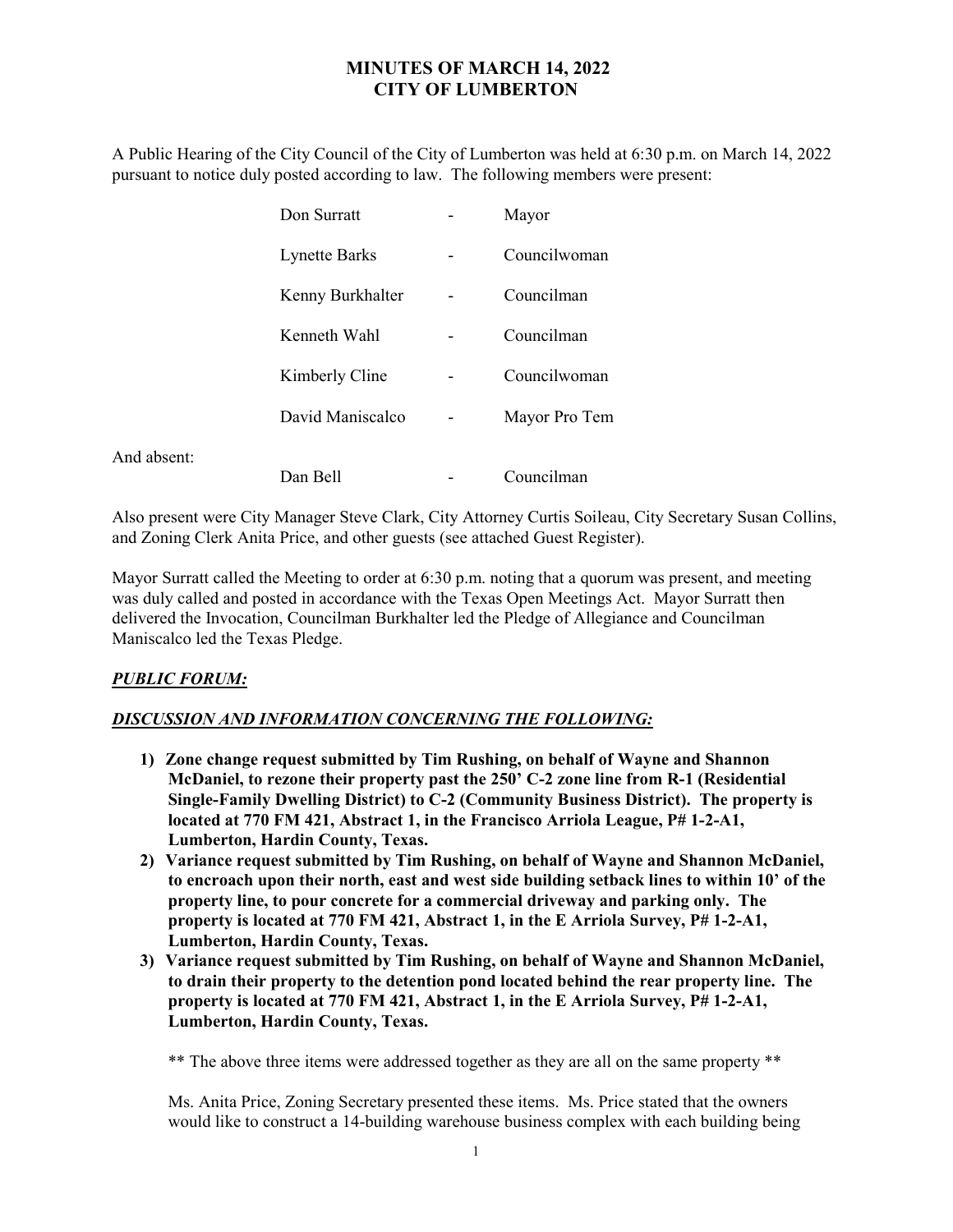approximately 2,400 square feet (800 square feet of office space and 1,600 square feet of warehouse area). These are odd-shaped lots with the first 250' currently being zoned C-2. Ms. Price further advised that it is not likely there will be future development in the surrounding properties as there is a dirt pit on one side and the city detention pond on the other side. Mr. Tim Rushing, Developer added that this development would be approximately five acres consisting of three streets, driveways with parking and each building having its own "green-space". After much discussion on each item, Ms. Price advised that no one was present to oppose the requests therefore, the Zoning Commission approved each request as presented.

4) Request submitted by Whiteley Oliver, LLC, on behalf of Greentree Enterprises, LP to replat Lot 1 Block 1, Soaring Dove Place, Vol. 4, Pg 248 & 249 PRHC, Abstract No. 2, in the Francisco Arriola League, Lumberton, Hardin County, Texas

Ms. Price advised that when the original Minor Plat was presented it was unknown how the property would be divided therefore, a replat is necessary to accommodate the current proposed development. Ms. Price stated that the Zoning Commission unanimously approved the request as presented.

5) Variance request submitted by Wesley Maxey to drain the rear portion of his lot to the back of the property, due to the drop off to the Village Creek Basin. The property is located at 1129 Alma Drive, Abstract 14, in the Elisha Duncan Survey, P# 14-20-B HCAD # 10344,

1# 2017-71915 02/10/2017, Lumberton, Hardin County, Texas.

Ms. Price advised that the back portion of this property naturally drops off into the Village Creek

Basin, therefore, Mr. Maxey is requesting to drain that portion of his property to the rear rather than to the front. The Zoning Commission unanimously approved the request as presented.

6) Variance request submitted by Wesley Maxey to pour an asphalt driveway instead of concrete. The property is located at 1129 Alma Drive, Abstract 14, in the Elisha Duncan Survey, P# 14-20-B HCAD # 10344, l# 2017-71915 02/10/2017, Lumberton, Hardin County, Texas.

 Ms. Price stated that this driveway will be approximately 180 feet and Mr. Maxey is requesting to pour asphalt rather than concrete as it will not be as detrimental to the life of the existing

trees. Ms. Price then advised that the Zoning Commission Denied the request as presented.

7) Variance request submitted by Hardy and Susan Hargrove to encroach upon the west side building setback line, to within 7.5' of the property line, to build a 20 x 30 accessory building. The property is located at 7619 Sir Kevin, Lot 14, Block 10, Boykin Place, Unit 5, Abstract 53, in the S K VanMeter Survey, P# BOY-PL-10-14, l# 1779/933 07/08/2010, Lumberton, Hardin County, Texas.

 Ms. Price advised that this area of the Boykin subdivision has ten-foot setback lines and the Hargrove's are requesting to encroach to within 7.5 feet. The driveway accessing the back yard is already in place and they would like to add an accessory building. Ms. Price added that a swale ditch is also in place on the property. The Zoning Commission unanimously approved the request as presented.

8) Zone change request submitted by LaScott Skinner, on behalf of Arfeen Properties, to rezone this property from C-1 (Neighborhood Business District) and C-2 (Community Business District) to entirely C-2. The property is located at 344 S Main Street, Abstract 53, S K Van Meter League, P# 53-63, Tract 128, l# 2016-62747 02/25/2016, Lumberton, Hardin County, Texas.

Ms. Price stated that a previous request to rezone this property was made which resulted in the front of the property being C-2 and the rear C-1. It is now being requested to rezone the entire